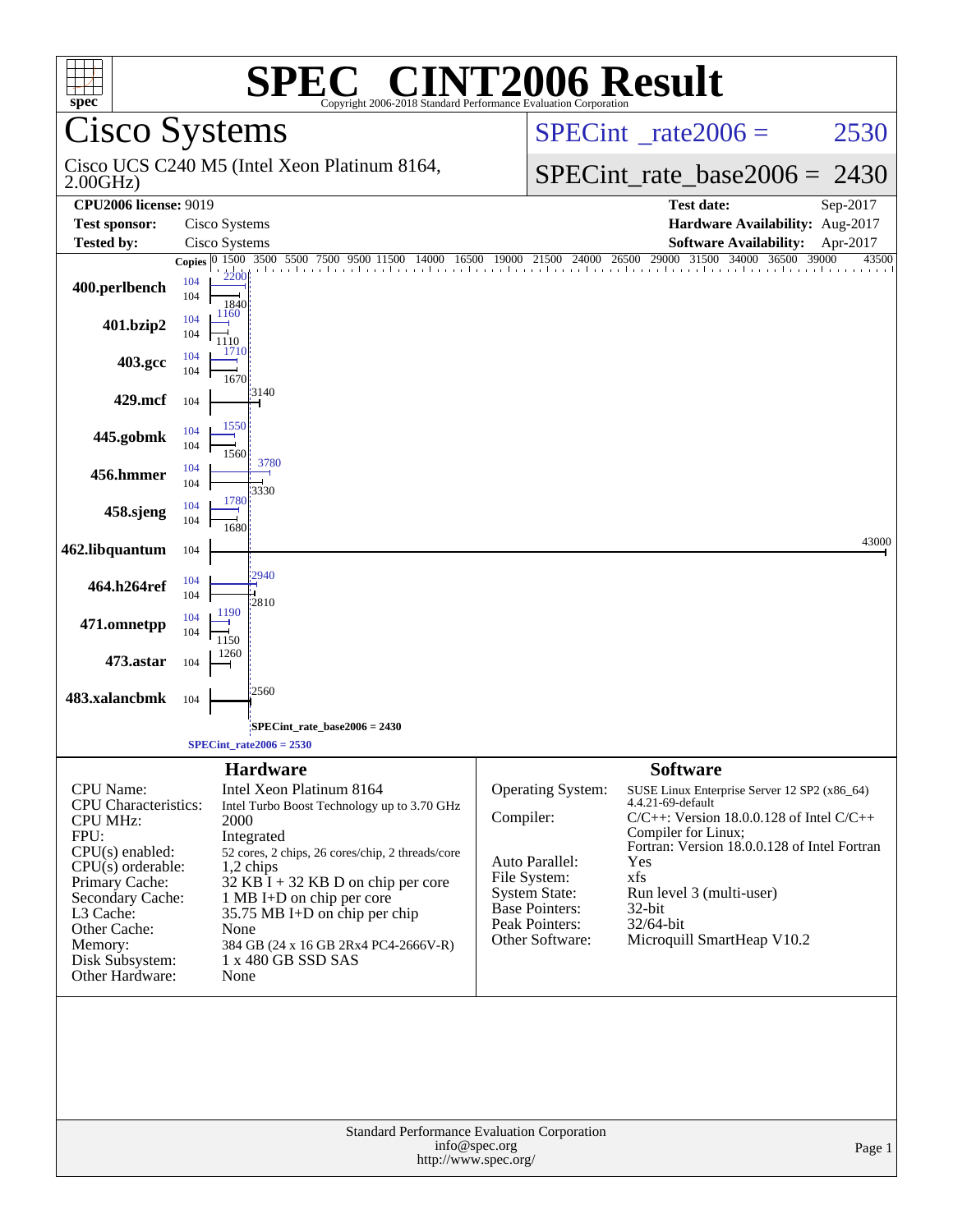

## Cisco Systems

2.00GHz) Cisco UCS C240 M5 (Intel Xeon Platinum 8164, SPECint rate $2006 = 2530$ 

### [SPECint\\_rate\\_base2006 =](http://www.spec.org/auto/cpu2006/Docs/result-fields.html#SPECintratebase2006) 2430

**[CPU2006 license:](http://www.spec.org/auto/cpu2006/Docs/result-fields.html#CPU2006license)** 9019 **[Test date:](http://www.spec.org/auto/cpu2006/Docs/result-fields.html#Testdate)** Sep-2017 **[Test sponsor:](http://www.spec.org/auto/cpu2006/Docs/result-fields.html#Testsponsor)** Cisco Systems **[Hardware Availability:](http://www.spec.org/auto/cpu2006/Docs/result-fields.html#HardwareAvailability)** Aug-2017 **[Tested by:](http://www.spec.org/auto/cpu2006/Docs/result-fields.html#Testedby)** Cisco Systems **[Software Availability:](http://www.spec.org/auto/cpu2006/Docs/result-fields.html#SoftwareAvailability)** Apr-2017

#### **[Results Table](http://www.spec.org/auto/cpu2006/Docs/result-fields.html#ResultsTable)**

|                                                                                                          | <b>Base</b>   |                |       |                |       |                |               | <b>Peak</b>   |                |              |                |              |                |              |
|----------------------------------------------------------------------------------------------------------|---------------|----------------|-------|----------------|-------|----------------|---------------|---------------|----------------|--------------|----------------|--------------|----------------|--------------|
| <b>Benchmark</b>                                                                                         | <b>Copies</b> | <b>Seconds</b> | Ratio | <b>Seconds</b> | Ratio | <b>Seconds</b> | Ratio         | <b>Copies</b> | <b>Seconds</b> | <b>Ratio</b> | <b>Seconds</b> | <b>Ratio</b> | <b>Seconds</b> | <b>Ratio</b> |
| 400.perlbench                                                                                            | 104           | 553            | 1840  | 553            | 1840  | 553            | 1840 <b> </b> | 104           | 462            | 2200         | 461            | 2200         | 463            | 2190         |
| 401.bzip2                                                                                                | 104           | 906            | 1110  | 908            | 1110  | 905            | 1110          | 104           | 861            | 1170         | 865            | 1160         | 863            | 1160         |
| $403.\mathrm{gcc}$                                                                                       | 104           | 502            | 1670  | 501            | 1670  | 500            | 1680          | 104           | 489            | 1710         | 490            | 1710         | <u>489</u>     | 1710         |
| $429$ .mcf                                                                                               | 104           | 306            | 3100  | 302            | 3140  | 302            | 3140          | 104           | 306            | 3100         | 302            | 3140         | 302            | 3140         |
| $445$ .gobm $k$                                                                                          | 104           | 697            | 1570  | 698            | 1560  | 698            | 15601         | 104           | 704            | 1550         | 705            | 1550         | 705            | 1550         |
| 456.hmmer                                                                                                | 104           | 293            | 3310  | 292            | 3330  | 292            | 3330          | 104           | 258            | 3770         | 255            | 3800         | 257            | 3780         |
| 458.sjeng                                                                                                | 104           | 748            | 1680  | 748            | 1680  | 748            | 1680l         | 104           | 709            | 1780         | 708            | 1780         | 709            | 1780         |
| 462.libquantum                                                                                           | 104           | 50.0           | 43100 | 50.1           | 43000 | 50.1           | 43000         | 104           | 50.0           | 43100        | 50.1           | 43000        | 50.1           | 43000        |
| 464.h264ref                                                                                              | 104           | 812            | 2840  | 822            | 2800  | 820            | 2810          | 104           | 782            | 2940         | 784            | 2940         | 779            | 2960         |
| 471.omnetpp                                                                                              | 104           | 566            | 1150  | 565            | 1150  | 568            | 1140          | 104           | 545            | 1190         | 545            | 1190         | 545            | 1190         |
| 473.astar                                                                                                | 104           | 581            | 1260  | 580            | 1260  | 580            | 12601         | 104           | 581            | 1260         | 580            | 1260         | 580            | 1260         |
| 483.xalancbmk                                                                                            | 104           | 281            | 2560  | 280            | 2560  | 281            | 2550          | 104           | 281            | 2560         | 280            | 2560         | 281            | 2550         |
| Results appear in the order in which they were run. Bold underlined text indicates a median measurement. |               |                |       |                |       |                |               |               |                |              |                |              |                |              |

#### **[Submit Notes](http://www.spec.org/auto/cpu2006/Docs/result-fields.html#SubmitNotes)**

 The numactl mechanism was used to bind copies to processors. The config file option 'submit' was used to generate numactl commands to bind each copy to a specific processor. For details, please see the config file.

### **[Operating System Notes](http://www.spec.org/auto/cpu2006/Docs/result-fields.html#OperatingSystemNotes)**

Stack size set to unlimited using "ulimit -s unlimited"

#### **[Platform Notes](http://www.spec.org/auto/cpu2006/Docs/result-fields.html#PlatformNotes)**

BIOS Settings: Intel HyperThreading Technology set to Enabled CPU performance set to Enterprise Power Performance Tuning set to OS SNC set to Enabled IMC Interleaving set to 1-way Interleave Patrol Scrub set to Disabled Sysinfo program /home/cpu2006-1.2/config/sysinfo.rev6993 Revision 6993 of 2015-11-06 (b5e8d4b4eb51ed28d7f98696cbe290c1) running on linux-j64x Sun Sep 17 23:20:01 2017 This section contains SUT (System Under Test) info as seen by some common utilities. To remove or add to this section, see: <http://www.spec.org/cpu2006/Docs/config.html#sysinfo> From /proc/cpuinfo

 model name : Intel(R) Xeon(R) Platinum 8164 CPU @ 2.00GHz Continued on next page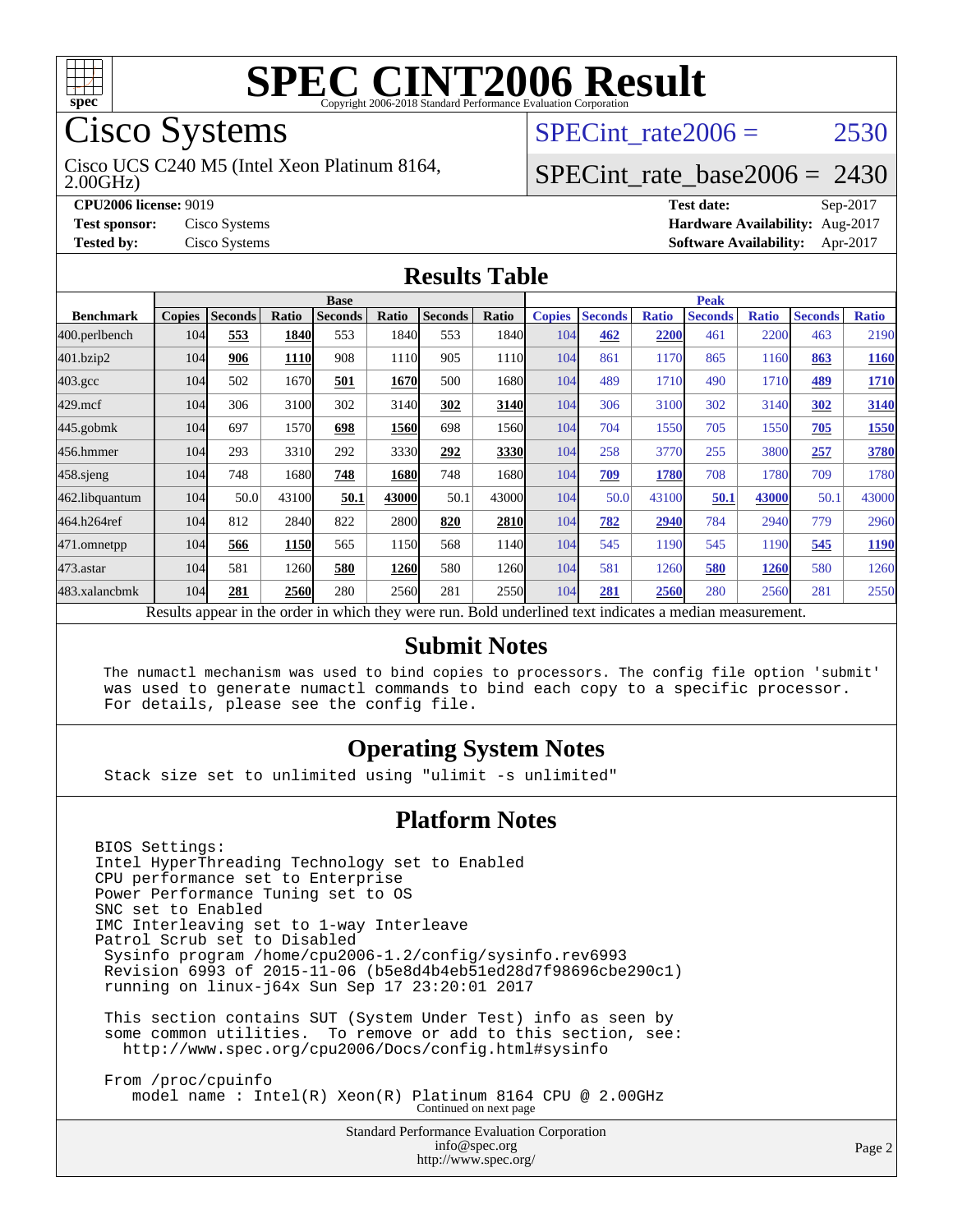

#### **[SPEC CINT2006 Result](http://www.spec.org/auto/cpu2006/Docs/result-fields.html#SPECCINT2006Result)** Copyright 2006-2018 Standard Performance Evaluation Corporation

Cisco Systems

Cisco UCS C240 M5 (Intel Xeon Platinum 8164,

 $SPECint rate2006 = 2530$ 

[SPECint\\_rate\\_base2006 =](http://www.spec.org/auto/cpu2006/Docs/result-fields.html#SPECintratebase2006) 2430

2.00GHz)

**[CPU2006 license:](http://www.spec.org/auto/cpu2006/Docs/result-fields.html#CPU2006license)** 9019 **[Test date:](http://www.spec.org/auto/cpu2006/Docs/result-fields.html#Testdate)** Sep-2017 **[Test sponsor:](http://www.spec.org/auto/cpu2006/Docs/result-fields.html#Testsponsor)** Cisco Systems **[Hardware Availability:](http://www.spec.org/auto/cpu2006/Docs/result-fields.html#HardwareAvailability)** Aug-2017 **[Tested by:](http://www.spec.org/auto/cpu2006/Docs/result-fields.html#Testedby)** Cisco Systems **[Software Availability:](http://www.spec.org/auto/cpu2006/Docs/result-fields.html#SoftwareAvailability)** Apr-2017

#### **[Platform Notes \(Continued\)](http://www.spec.org/auto/cpu2006/Docs/result-fields.html#PlatformNotes)**

Standard Performance Evaluation Corporation [info@spec.org](mailto:info@spec.org) 2 "physical id"s (chips) 104 "processors" cores, siblings (Caution: counting these is hw and system dependent. The following excerpts from /proc/cpuinfo might not be reliable. Use with caution.) cpu cores : 26 siblings : 52 physical 0: cores 0 1 2 3 4 5 6 8 9 10 11 12 13 16 17 18 19 20 21 22 24 25 26 27 28 29 physical 1: cores 0 1 2 3 4 5 6 8 9 10 11 12 13 16 17 18 19 20 21 22 24 25 26 27 28 29 cache size : 36608 KB From /proc/meminfo MemTotal: 394864048 kB HugePages\_Total: 0<br>Hugepagesize: 2048 kB Hugepagesize: /usr/bin/lsb\_release -d SUSE Linux Enterprise Server 12 SP2 From /etc/\*release\* /etc/\*version\* SuSE-release: SUSE Linux Enterprise Server 12 (x86\_64) VERSION = 12 PATCHLEVEL = 2 # This file is deprecated and will be removed in a future service pack or release. # Please check /etc/os-release for details about this release. os-release: NAME="SLES" VERSION="12-SP2" VERSION\_ID="12.2" PRETTY\_NAME="SUSE Linux Enterprise Server 12 SP2" ID="sles" ANSI\_COLOR="0;32" CPE\_NAME="cpe:/o:suse:sles:12:sp2" uname -a: Linux linux-j64x 4.4.21-69-default #1 SMP Tue Oct 25 10:58:20 UTC 2016 (9464f67) x86\_64 x86\_64 x86\_64 GNU/Linux run-level 3 Sep 17 23:17 SPEC is set to: /home/cpu2006-1.2 Filesystem Type Size Used Avail Use% Mounted on<br>
/dev/sdb7 xfs 416G 28G 389G 7% /home xfs 416G 28G 389G 7% /home Additional information from dmidecode: Warning: Use caution when you interpret this section. The 'dmidecode' program reads system data which is "intended to allow hardware to be accurately determined", but the intent may not be met, as there are frequent changes to<br>Continued on next page

<http://www.spec.org/>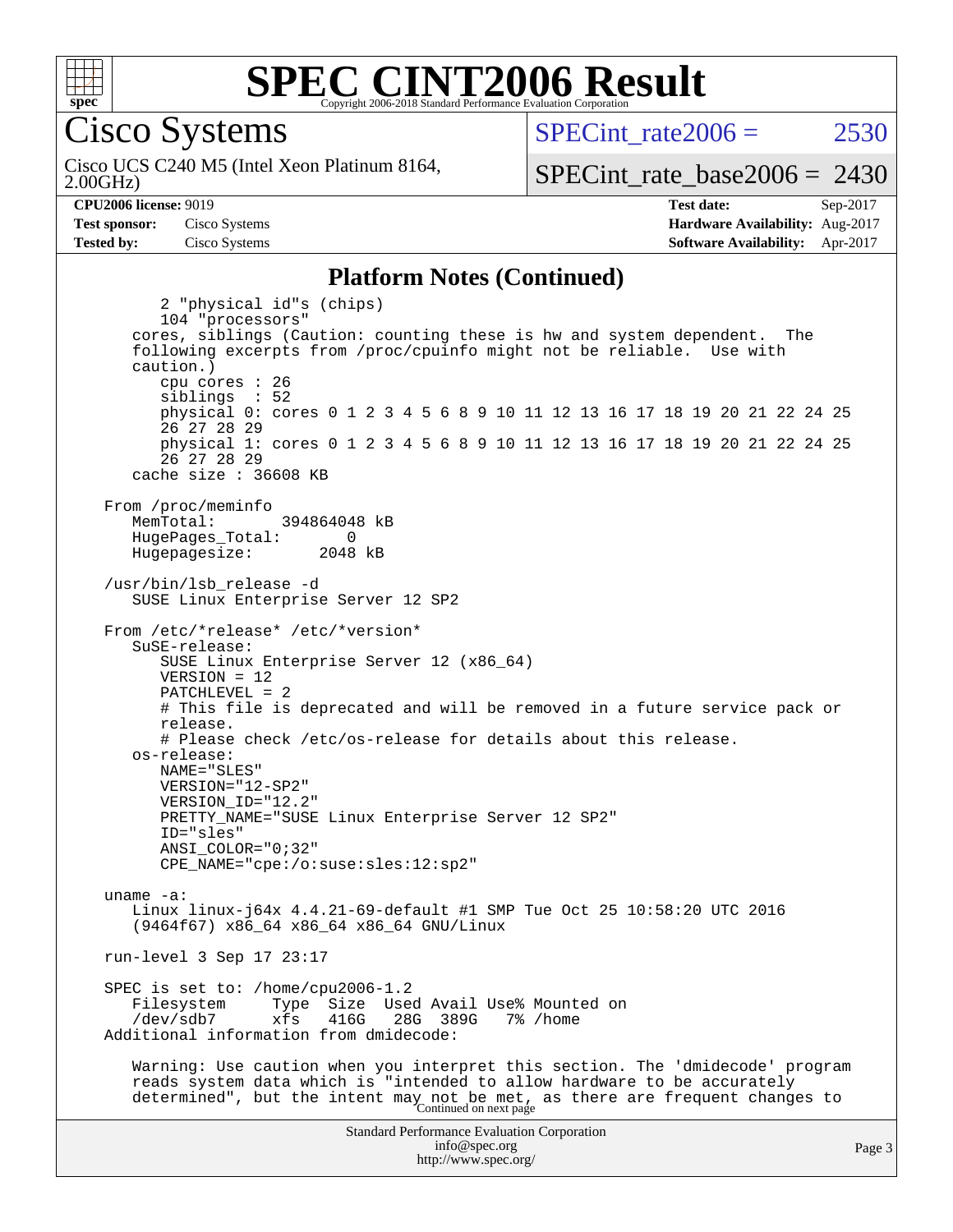

Cisco Systems

SPECint rate $2006 = 2530$ 

2.00GHz) Cisco UCS C240 M5 (Intel Xeon Platinum 8164,

[SPECint\\_rate\\_base2006 =](http://www.spec.org/auto/cpu2006/Docs/result-fields.html#SPECintratebase2006) 2430

**[CPU2006 license:](http://www.spec.org/auto/cpu2006/Docs/result-fields.html#CPU2006license)** 9019 **[Test date:](http://www.spec.org/auto/cpu2006/Docs/result-fields.html#Testdate)** Sep-2017 **[Test sponsor:](http://www.spec.org/auto/cpu2006/Docs/result-fields.html#Testsponsor)** Cisco Systems **[Hardware Availability:](http://www.spec.org/auto/cpu2006/Docs/result-fields.html#HardwareAvailability)** Aug-2017 **[Tested by:](http://www.spec.org/auto/cpu2006/Docs/result-fields.html#Testedby)** Cisco Systems **[Software Availability:](http://www.spec.org/auto/cpu2006/Docs/result-fields.html#SoftwareAvailability)** Apr-2017

#### **[Platform Notes \(Continued\)](http://www.spec.org/auto/cpu2006/Docs/result-fields.html#PlatformNotes)**

hardware, firmware, and the "DMTF SMBIOS" standard.

 BIOS Cisco Systems, Inc. C240M5.3.1.1d.0.0615170707 06/15/2017 Memory: 24x 0xCE00 M393A2G40EB2-CTD 16 GB 2 rank 2666 MHz

(End of data from sysinfo program)

#### **[General Notes](http://www.spec.org/auto/cpu2006/Docs/result-fields.html#GeneralNotes)**

Environment variables set by runspec before the start of the run: LD\_LIBRARY\_PATH = "/opt/intel/compilers\_and\_libraries\_2018.0.128/linux/compiler/lib/ia32:/opt/intel/compilers\_and\_libraries\_2018.0.128/linux/compiler/lib/intel64:/home/cpu2006-1.2/sh10.2"

 Binaries compiled on a system with 1x Intel Core i7-4790 CPU + 32GB RAM memory using Redhat Enterprise Linux 7.2 Transparent Huge Pages enabled with: echo always > /sys/kernel/mm/transparent\_hugepage/enabled Filesystem page cache cleared with: shell invocation of 'sync; echo 3 > /proc/sys/vm/drop\_caches' prior to run runspec command invoked through numactl i.e.: numactl --interleave=all runspec <etc>

## **[Base Compiler Invocation](http://www.spec.org/auto/cpu2006/Docs/result-fields.html#BaseCompilerInvocation)**

[C benchmarks](http://www.spec.org/auto/cpu2006/Docs/result-fields.html#Cbenchmarks):

[icc -m32 -L/opt/intel/compilers\\_and\\_libraries\\_2018.0.128/linux/lib/ia32](http://www.spec.org/cpu2006/results/res2017q4/cpu2006-20170919-50199.flags.html#user_CCbase_intel_icc_d8e8f6a4b36b728553491e0073ea91df)

#### [C++ benchmarks:](http://www.spec.org/auto/cpu2006/Docs/result-fields.html#CXXbenchmarks)

[icpc -m32 -L/opt/intel/compilers\\_and\\_libraries\\_2018.0.128/linux/lib/ia32](http://www.spec.org/cpu2006/results/res2017q4/cpu2006-20170919-50199.flags.html#user_CXXbase_intel_icpc_8a448d556440854dcad1d8cbb75a36c9)

### **[Base Portability Flags](http://www.spec.org/auto/cpu2006/Docs/result-fields.html#BasePortabilityFlags)**

| 400.perlbench: -D_FILE_OFFSET_BITS=64 -DSPEC_CPU_LINUX_IA32 |  |
|-------------------------------------------------------------|--|
| 401.bzip2: -D_FILE_OFFSET_BITS=64                           |  |
| 403.gcc: -D_FILE_OFFSET_BITS=64                             |  |
| 429.mcf: -D FILE OFFSET BITS=64                             |  |
| 445.gobmk: -D_FILE_OFFSET_BITS=64                           |  |
| 456.hmmer: -D FILE OFFSET BITS=64                           |  |
| 458.sjeng: -D_FILE_OFFSET_BITS=64                           |  |
| 462.libquantum: -D_FILE_OFFSET_BITS=64 -DSPEC_CPU_LINUX     |  |
| 464.h264ref: -D_FILE_OFFSET_BITS=64                         |  |
| 471.omnetpp: -D_FILE_OFFSET_BITS=64                         |  |
| 473.astar: -D FILE OFFSET BITS=64                           |  |
| 483.xalancbmk: -D FILE OFFSET BITS=64 -DSPEC CPU LINUX      |  |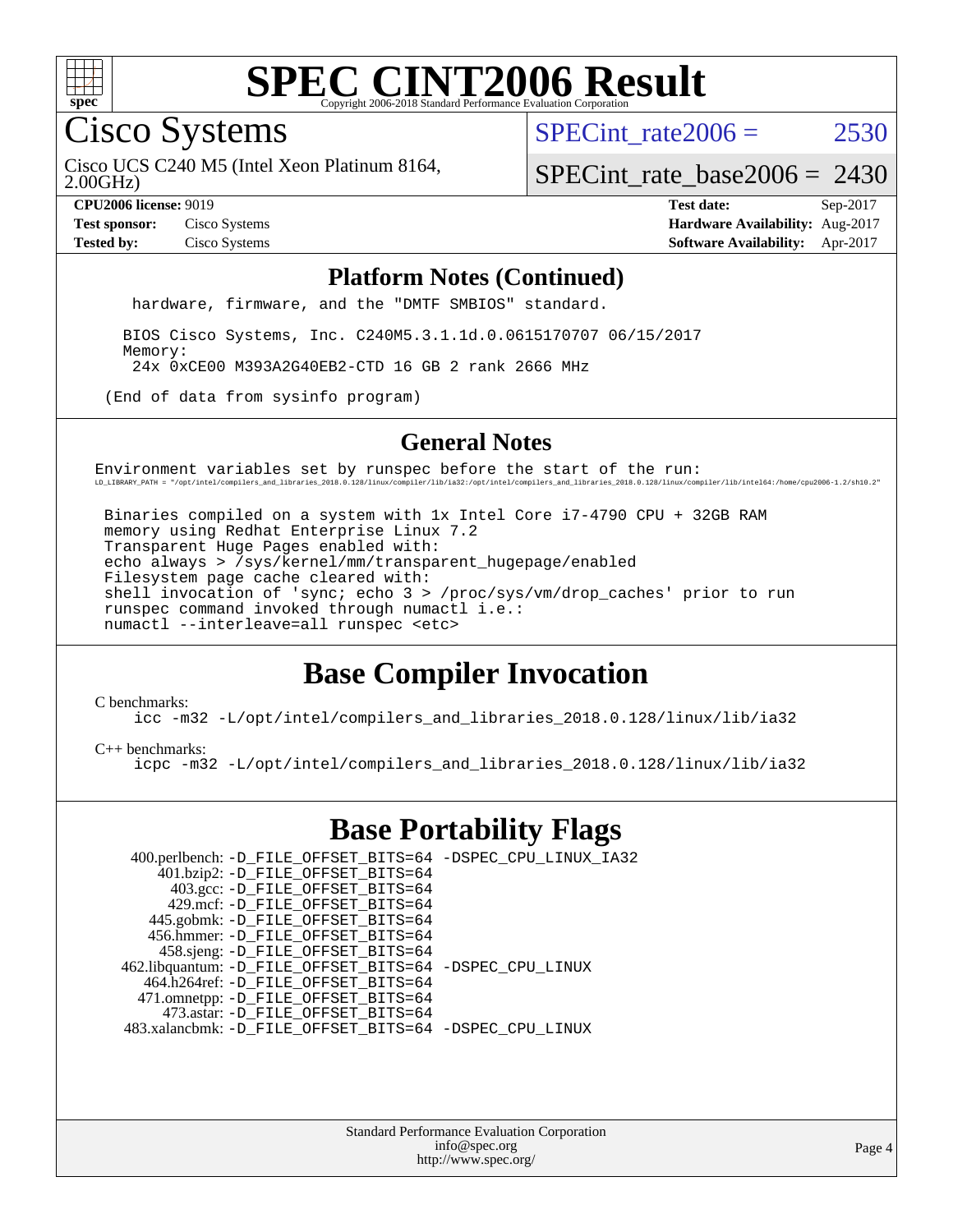

Cisco Systems

SPECint rate $2006 = 2530$ 

2.00GHz) Cisco UCS C240 M5 (Intel Xeon Platinum 8164,

[SPECint\\_rate\\_base2006 =](http://www.spec.org/auto/cpu2006/Docs/result-fields.html#SPECintratebase2006) 2430

#### **[CPU2006 license:](http://www.spec.org/auto/cpu2006/Docs/result-fields.html#CPU2006license)** 9019 **[Test date:](http://www.spec.org/auto/cpu2006/Docs/result-fields.html#Testdate)** Sep-2017 **[Test sponsor:](http://www.spec.org/auto/cpu2006/Docs/result-fields.html#Testsponsor)** Cisco Systems **[Hardware Availability:](http://www.spec.org/auto/cpu2006/Docs/result-fields.html#HardwareAvailability)** Aug-2017 **[Tested by:](http://www.spec.org/auto/cpu2006/Docs/result-fields.html#Testedby)** Cisco Systems **[Software Availability:](http://www.spec.org/auto/cpu2006/Docs/result-fields.html#SoftwareAvailability)** Apr-2017

## **[Base Optimization Flags](http://www.spec.org/auto/cpu2006/Docs/result-fields.html#BaseOptimizationFlags)**

[C benchmarks](http://www.spec.org/auto/cpu2006/Docs/result-fields.html#Cbenchmarks):

[-xHOST](http://www.spec.org/cpu2006/results/res2017q4/cpu2006-20170919-50199.flags.html#user_CCbase_f-xHost_e62ac3e528d1159ebbc7507f5617393f) [-ipo](http://www.spec.org/cpu2006/results/res2017q4/cpu2006-20170919-50199.flags.html#user_CCbase_f-ipo) [-O3](http://www.spec.org/cpu2006/results/res2017q4/cpu2006-20170919-50199.flags.html#user_CCbase_f-O3) [-no-prec-div](http://www.spec.org/cpu2006/results/res2017q4/cpu2006-20170919-50199.flags.html#user_CCbase_f-no-prec-div) [-qopt-prefetch](http://www.spec.org/cpu2006/results/res2017q4/cpu2006-20170919-50199.flags.html#user_CCbase_f-qopt-prefetch) [-qopt-mem-layout-trans=3](http://www.spec.org/cpu2006/results/res2017q4/cpu2006-20170919-50199.flags.html#user_CCbase_f-qopt-mem-layout-trans_170f5be61cd2cedc9b54468c59262d5d)

[C++ benchmarks:](http://www.spec.org/auto/cpu2006/Docs/result-fields.html#CXXbenchmarks)

[-xHOST](http://www.spec.org/cpu2006/results/res2017q4/cpu2006-20170919-50199.flags.html#user_CXXbase_f-xHost_e62ac3e528d1159ebbc7507f5617393f) [-ipo](http://www.spec.org/cpu2006/results/res2017q4/cpu2006-20170919-50199.flags.html#user_CXXbase_f-ipo) [-O3](http://www.spec.org/cpu2006/results/res2017q4/cpu2006-20170919-50199.flags.html#user_CXXbase_f-O3) [-no-prec-div](http://www.spec.org/cpu2006/results/res2017q4/cpu2006-20170919-50199.flags.html#user_CXXbase_f-no-prec-div) [-qopt-prefetch](http://www.spec.org/cpu2006/results/res2017q4/cpu2006-20170919-50199.flags.html#user_CXXbase_f-qopt-prefetch) [-qopt-mem-layout-trans=3](http://www.spec.org/cpu2006/results/res2017q4/cpu2006-20170919-50199.flags.html#user_CXXbase_f-qopt-mem-layout-trans_170f5be61cd2cedc9b54468c59262d5d) [-Wl,-z,muldefs](http://www.spec.org/cpu2006/results/res2017q4/cpu2006-20170919-50199.flags.html#user_CXXbase_link_force_multiple1_74079c344b956b9658436fd1b6dd3a8a) [-L/home/cpu2006-1.2/sh10.2 -lsmartheap](http://www.spec.org/cpu2006/results/res2017q4/cpu2006-20170919-50199.flags.html#user_CXXbase_SmartHeap_5706a66a2f6a219cbb238ac92a73101d)

## **[Base Other Flags](http://www.spec.org/auto/cpu2006/Docs/result-fields.html#BaseOtherFlags)**

[C benchmarks](http://www.spec.org/auto/cpu2006/Docs/result-fields.html#Cbenchmarks):

403.gcc: [-Dalloca=\\_alloca](http://www.spec.org/cpu2006/results/res2017q4/cpu2006-20170919-50199.flags.html#b403.gcc_baseEXTRA_CFLAGS_Dalloca_be3056838c12de2578596ca5467af7f3)

## **[Peak Compiler Invocation](http://www.spec.org/auto/cpu2006/Docs/result-fields.html#PeakCompilerInvocation)**

[C benchmarks \(except as noted below\)](http://www.spec.org/auto/cpu2006/Docs/result-fields.html#Cbenchmarksexceptasnotedbelow):

[icc -m32 -L/opt/intel/compilers\\_and\\_libraries\\_2018.0.128/linux/lib/ia32](http://www.spec.org/cpu2006/results/res2017q4/cpu2006-20170919-50199.flags.html#user_CCpeak_intel_icc_d8e8f6a4b36b728553491e0073ea91df)

400.perlbench: [icc -m64](http://www.spec.org/cpu2006/results/res2017q4/cpu2006-20170919-50199.flags.html#user_peakCCLD400_perlbench_intel_icc_64bit_bda6cc9af1fdbb0edc3795bac97ada53)

401.bzip2: [icc -m64](http://www.spec.org/cpu2006/results/res2017q4/cpu2006-20170919-50199.flags.html#user_peakCCLD401_bzip2_intel_icc_64bit_bda6cc9af1fdbb0edc3795bac97ada53)

456.hmmer: [icc -m64](http://www.spec.org/cpu2006/results/res2017q4/cpu2006-20170919-50199.flags.html#user_peakCCLD456_hmmer_intel_icc_64bit_bda6cc9af1fdbb0edc3795bac97ada53)

 $458 \text{.}$ sjeng: icc  $-\text{m64}$ 

[C++ benchmarks:](http://www.spec.org/auto/cpu2006/Docs/result-fields.html#CXXbenchmarks)

[icpc -m32 -L/opt/intel/compilers\\_and\\_libraries\\_2018.0.128/linux/lib/ia32](http://www.spec.org/cpu2006/results/res2017q4/cpu2006-20170919-50199.flags.html#user_CXXpeak_intel_icpc_8a448d556440854dcad1d8cbb75a36c9)

### **[Peak Portability Flags](http://www.spec.org/auto/cpu2006/Docs/result-fields.html#PeakPortabilityFlags)**

 400.perlbench: [-DSPEC\\_CPU\\_LP64](http://www.spec.org/cpu2006/results/res2017q4/cpu2006-20170919-50199.flags.html#b400.perlbench_peakCPORTABILITY_DSPEC_CPU_LP64) [-DSPEC\\_CPU\\_LINUX\\_X64](http://www.spec.org/cpu2006/results/res2017q4/cpu2006-20170919-50199.flags.html#b400.perlbench_peakCPORTABILITY_DSPEC_CPU_LINUX_X64) 401.bzip2: [-DSPEC\\_CPU\\_LP64](http://www.spec.org/cpu2006/results/res2017q4/cpu2006-20170919-50199.flags.html#suite_peakCPORTABILITY401_bzip2_DSPEC_CPU_LP64) 403.gcc: [-D\\_FILE\\_OFFSET\\_BITS=64](http://www.spec.org/cpu2006/results/res2017q4/cpu2006-20170919-50199.flags.html#user_peakPORTABILITY403_gcc_file_offset_bits_64_438cf9856305ebd76870a2c6dc2689ab) 429.mcf: [-D\\_FILE\\_OFFSET\\_BITS=64](http://www.spec.org/cpu2006/results/res2017q4/cpu2006-20170919-50199.flags.html#user_peakPORTABILITY429_mcf_file_offset_bits_64_438cf9856305ebd76870a2c6dc2689ab) 445.gobmk: [-D\\_FILE\\_OFFSET\\_BITS=64](http://www.spec.org/cpu2006/results/res2017q4/cpu2006-20170919-50199.flags.html#user_peakPORTABILITY445_gobmk_file_offset_bits_64_438cf9856305ebd76870a2c6dc2689ab) 456.hmmer: [-DSPEC\\_CPU\\_LP64](http://www.spec.org/cpu2006/results/res2017q4/cpu2006-20170919-50199.flags.html#suite_peakCPORTABILITY456_hmmer_DSPEC_CPU_LP64) 458.sjeng: [-DSPEC\\_CPU\\_LP64](http://www.spec.org/cpu2006/results/res2017q4/cpu2006-20170919-50199.flags.html#suite_peakCPORTABILITY458_sjeng_DSPEC_CPU_LP64) 462.libquantum: [-D\\_FILE\\_OFFSET\\_BITS=64](http://www.spec.org/cpu2006/results/res2017q4/cpu2006-20170919-50199.flags.html#user_peakPORTABILITY462_libquantum_file_offset_bits_64_438cf9856305ebd76870a2c6dc2689ab) [-DSPEC\\_CPU\\_LINUX](http://www.spec.org/cpu2006/results/res2017q4/cpu2006-20170919-50199.flags.html#b462.libquantum_peakCPORTABILITY_DSPEC_CPU_LINUX) 464.h264ref: [-D\\_FILE\\_OFFSET\\_BITS=64](http://www.spec.org/cpu2006/results/res2017q4/cpu2006-20170919-50199.flags.html#user_peakPORTABILITY464_h264ref_file_offset_bits_64_438cf9856305ebd76870a2c6dc2689ab) 471.omnetpp: [-D\\_FILE\\_OFFSET\\_BITS=64](http://www.spec.org/cpu2006/results/res2017q4/cpu2006-20170919-50199.flags.html#user_peakPORTABILITY471_omnetpp_file_offset_bits_64_438cf9856305ebd76870a2c6dc2689ab) 473.astar: [-D\\_FILE\\_OFFSET\\_BITS=64](http://www.spec.org/cpu2006/results/res2017q4/cpu2006-20170919-50199.flags.html#user_peakPORTABILITY473_astar_file_offset_bits_64_438cf9856305ebd76870a2c6dc2689ab) 483.xalancbmk: [-D\\_FILE\\_OFFSET\\_BITS=64](http://www.spec.org/cpu2006/results/res2017q4/cpu2006-20170919-50199.flags.html#user_peakPORTABILITY483_xalancbmk_file_offset_bits_64_438cf9856305ebd76870a2c6dc2689ab) [-DSPEC\\_CPU\\_LINUX](http://www.spec.org/cpu2006/results/res2017q4/cpu2006-20170919-50199.flags.html#b483.xalancbmk_peakCXXPORTABILITY_DSPEC_CPU_LINUX)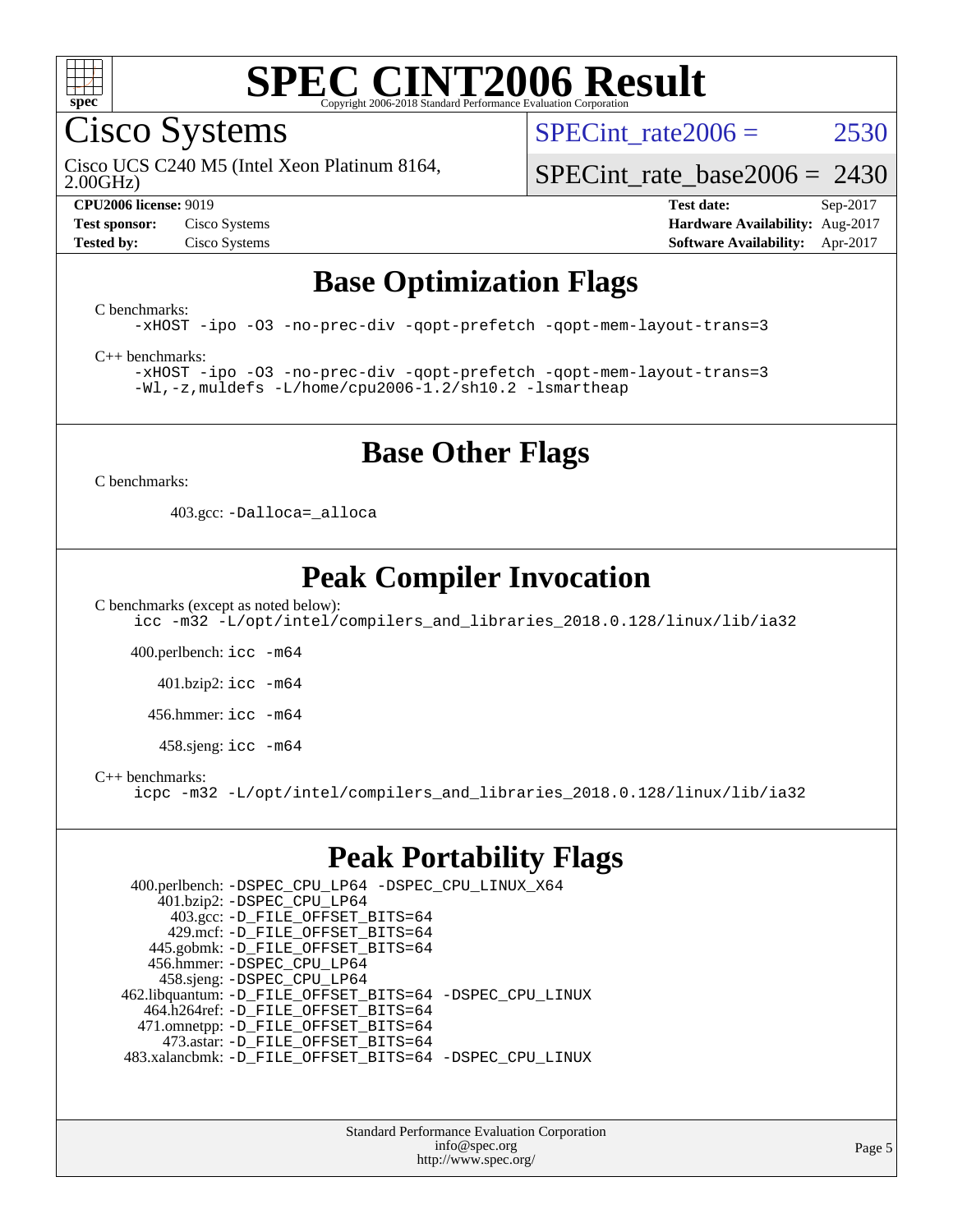

Cisco Systems

SPECint rate $2006 = 2530$ 

2.00GHz) Cisco UCS C240 M5 (Intel Xeon Platinum 8164,

[SPECint\\_rate\\_base2006 =](http://www.spec.org/auto/cpu2006/Docs/result-fields.html#SPECintratebase2006) 2430

**[Hardware Availability:](http://www.spec.org/auto/cpu2006/Docs/result-fields.html#HardwareAvailability)** Aug-2017 **[Software Availability:](http://www.spec.org/auto/cpu2006/Docs/result-fields.html#SoftwareAvailability)** Apr-2017

**[CPU2006 license:](http://www.spec.org/auto/cpu2006/Docs/result-fields.html#CPU2006license)** 9019 **[Test date:](http://www.spec.org/auto/cpu2006/Docs/result-fields.html#Testdate)** Sep-2017

| <b>Test sponsor:</b> | Cisco Systems |
|----------------------|---------------|
| <b>Tested by:</b>    | Cisco Systems |

## **[Peak Optimization Flags](http://www.spec.org/auto/cpu2006/Docs/result-fields.html#PeakOptimizationFlags)**

[C benchmarks](http://www.spec.org/auto/cpu2006/Docs/result-fields.html#Cbenchmarks):

 400.perlbench: [-prof-gen](http://www.spec.org/cpu2006/results/res2017q4/cpu2006-20170919-50199.flags.html#user_peakPASS1_CFLAGSPASS1_LDCFLAGS400_perlbench_prof_gen_e43856698f6ca7b7e442dfd80e94a8fc)(pass 1) [-prof-use](http://www.spec.org/cpu2006/results/res2017q4/cpu2006-20170919-50199.flags.html#user_peakPASS2_CFLAGSPASS2_LDCFLAGS400_perlbench_prof_use_bccf7792157ff70d64e32fe3e1250b55)(pass 2) [-xHOST](http://www.spec.org/cpu2006/results/res2017q4/cpu2006-20170919-50199.flags.html#user_peakPASS2_CFLAGSPASS2_LDCFLAGS400_perlbench_f-xHost_e62ac3e528d1159ebbc7507f5617393f)(pass 2)  $-par-num-threads=1(pass 1) -ipo(pass 2) -O3(pass 2)$  $-par-num-threads=1(pass 1) -ipo(pass 2) -O3(pass 2)$  $-par-num-threads=1(pass 1) -ipo(pass 2) -O3(pass 2)$  $-par-num-threads=1(pass 1) -ipo(pass 2) -O3(pass 2)$  $-par-num-threads=1(pass 1) -ipo(pass 2) -O3(pass 2)$  $-par-num-threads=1(pass 1) -ipo(pass 2) -O3(pass 2)$ [-no-prec-div](http://www.spec.org/cpu2006/results/res2017q4/cpu2006-20170919-50199.flags.html#user_peakPASS2_CFLAGSPASS2_LDCFLAGS400_perlbench_f-no-prec-div)(pass 2) [-auto-ilp32](http://www.spec.org/cpu2006/results/res2017q4/cpu2006-20170919-50199.flags.html#user_peakCOPTIMIZE400_perlbench_f-auto-ilp32) [-qopt-mem-layout-trans=3](http://www.spec.org/cpu2006/results/res2017q4/cpu2006-20170919-50199.flags.html#user_peakCOPTIMIZE400_perlbench_f-qopt-mem-layout-trans_170f5be61cd2cedc9b54468c59262d5d) 401.bzip2: [-prof-gen](http://www.spec.org/cpu2006/results/res2017q4/cpu2006-20170919-50199.flags.html#user_peakPASS1_CFLAGSPASS1_LDCFLAGS401_bzip2_prof_gen_e43856698f6ca7b7e442dfd80e94a8fc)(pass 1) [-prof-use](http://www.spec.org/cpu2006/results/res2017q4/cpu2006-20170919-50199.flags.html#user_peakPASS2_CFLAGSPASS2_LDCFLAGS401_bzip2_prof_use_bccf7792157ff70d64e32fe3e1250b55)(pass 2) [-xHOST](http://www.spec.org/cpu2006/results/res2017q4/cpu2006-20170919-50199.flags.html#user_peakPASS2_CFLAGSPASS2_LDCFLAGS401_bzip2_f-xHost_e62ac3e528d1159ebbc7507f5617393f)(pass 2)  $-par-num-threads=1(pass 1) -ipo(pass 2) -O3(pass 2)$  $-par-num-threads=1(pass 1) -ipo(pass 2) -O3(pass 2)$  $-par-num-threads=1(pass 1) -ipo(pass 2) -O3(pass 2)$  $-par-num-threads=1(pass 1) -ipo(pass 2) -O3(pass 2)$  $-par-num-threads=1(pass 1) -ipo(pass 2) -O3(pass 2)$  $-par-num-threads=1(pass 1) -ipo(pass 2) -O3(pass 2)$ [-no-prec-div](http://www.spec.org/cpu2006/results/res2017q4/cpu2006-20170919-50199.flags.html#user_peakPASS2_CFLAGSPASS2_LDCFLAGS401_bzip2_f-no-prec-div)(pass 2) [-qopt-prefetch](http://www.spec.org/cpu2006/results/res2017q4/cpu2006-20170919-50199.flags.html#user_peakCOPTIMIZE401_bzip2_f-qopt-prefetch) [-auto-ilp32](http://www.spec.org/cpu2006/results/res2017q4/cpu2006-20170919-50199.flags.html#user_peakCOPTIMIZE401_bzip2_f-auto-ilp32) [-qopt-mem-layout-trans=3](http://www.spec.org/cpu2006/results/res2017q4/cpu2006-20170919-50199.flags.html#user_peakCOPTIMIZE401_bzip2_f-qopt-mem-layout-trans_170f5be61cd2cedc9b54468c59262d5d) 403.gcc: [-xHOST](http://www.spec.org/cpu2006/results/res2017q4/cpu2006-20170919-50199.flags.html#user_peakOPTIMIZE403_gcc_f-xHost_e62ac3e528d1159ebbc7507f5617393f) [-ipo](http://www.spec.org/cpu2006/results/res2017q4/cpu2006-20170919-50199.flags.html#user_peakOPTIMIZE403_gcc_f-ipo) [-O3](http://www.spec.org/cpu2006/results/res2017q4/cpu2006-20170919-50199.flags.html#user_peakOPTIMIZE403_gcc_f-O3) [-no-prec-div](http://www.spec.org/cpu2006/results/res2017q4/cpu2006-20170919-50199.flags.html#user_peakOPTIMIZE403_gcc_f-no-prec-div) [-qopt-mem-layout-trans=3](http://www.spec.org/cpu2006/results/res2017q4/cpu2006-20170919-50199.flags.html#user_peakCOPTIMIZE403_gcc_f-qopt-mem-layout-trans_170f5be61cd2cedc9b54468c59262d5d)  $429$ .mcf: basepeak = yes 445.gobmk: [-prof-gen](http://www.spec.org/cpu2006/results/res2017q4/cpu2006-20170919-50199.flags.html#user_peakPASS1_CFLAGSPASS1_LDCFLAGS445_gobmk_prof_gen_e43856698f6ca7b7e442dfd80e94a8fc)(pass 1) [-prof-use](http://www.spec.org/cpu2006/results/res2017q4/cpu2006-20170919-50199.flags.html#user_peakPASS2_CFLAGSPASS2_LDCFLAGSPASS2_LDFLAGS445_gobmk_prof_use_bccf7792157ff70d64e32fe3e1250b55)(pass 2) [-xHOST](http://www.spec.org/cpu2006/results/res2017q4/cpu2006-20170919-50199.flags.html#user_peakPASS2_CFLAGSPASS2_LDCFLAGSPASS2_LDFLAGS445_gobmk_f-xHost_e62ac3e528d1159ebbc7507f5617393f)(pass 2)  $-par-num-threads=1(pass 1) -ipo(pass 2) -O3(pass 2)$  $-par-num-threads=1(pass 1) -ipo(pass 2) -O3(pass 2)$  $-par-num-threads=1(pass 1) -ipo(pass 2) -O3(pass 2)$  $-par-num-threads=1(pass 1) -ipo(pass 2) -O3(pass 2)$  $-par-num-threads=1(pass 1) -ipo(pass 2) -O3(pass 2)$  $-par-num-threads=1(pass 1) -ipo(pass 2) -O3(pass 2)$ [-no-prec-div](http://www.spec.org/cpu2006/results/res2017q4/cpu2006-20170919-50199.flags.html#user_peakPASS2_LDCFLAGS445_gobmk_f-no-prec-div)(pass 2) [-qopt-mem-layout-trans=3](http://www.spec.org/cpu2006/results/res2017q4/cpu2006-20170919-50199.flags.html#user_peakCOPTIMIZE445_gobmk_f-qopt-mem-layout-trans_170f5be61cd2cedc9b54468c59262d5d) 456.hmmer: [-xHOST](http://www.spec.org/cpu2006/results/res2017q4/cpu2006-20170919-50199.flags.html#user_peakOPTIMIZE456_hmmer_f-xHost_e62ac3e528d1159ebbc7507f5617393f) [-ipo](http://www.spec.org/cpu2006/results/res2017q4/cpu2006-20170919-50199.flags.html#user_peakOPTIMIZE456_hmmer_f-ipo) [-O3](http://www.spec.org/cpu2006/results/res2017q4/cpu2006-20170919-50199.flags.html#user_peakOPTIMIZE456_hmmer_f-O3) [-no-prec-div](http://www.spec.org/cpu2006/results/res2017q4/cpu2006-20170919-50199.flags.html#user_peakOPTIMIZE456_hmmer_f-no-prec-div) [-unroll2](http://www.spec.org/cpu2006/results/res2017q4/cpu2006-20170919-50199.flags.html#user_peakCOPTIMIZE456_hmmer_f-unroll_784dae83bebfb236979b41d2422d7ec2) [-auto-ilp32](http://www.spec.org/cpu2006/results/res2017q4/cpu2006-20170919-50199.flags.html#user_peakCOPTIMIZE456_hmmer_f-auto-ilp32) [-qopt-mem-layout-trans=3](http://www.spec.org/cpu2006/results/res2017q4/cpu2006-20170919-50199.flags.html#user_peakCOPTIMIZE456_hmmer_f-qopt-mem-layout-trans_170f5be61cd2cedc9b54468c59262d5d) 458.sjeng: [-prof-gen](http://www.spec.org/cpu2006/results/res2017q4/cpu2006-20170919-50199.flags.html#user_peakPASS1_CFLAGSPASS1_LDCFLAGS458_sjeng_prof_gen_e43856698f6ca7b7e442dfd80e94a8fc)(pass 1) [-prof-use](http://www.spec.org/cpu2006/results/res2017q4/cpu2006-20170919-50199.flags.html#user_peakPASS2_CFLAGSPASS2_LDCFLAGS458_sjeng_prof_use_bccf7792157ff70d64e32fe3e1250b55)(pass 2) [-xHOST](http://www.spec.org/cpu2006/results/res2017q4/cpu2006-20170919-50199.flags.html#user_peakPASS2_CFLAGSPASS2_LDCFLAGS458_sjeng_f-xHost_e62ac3e528d1159ebbc7507f5617393f)(pass 2)  $-par-num-threads=1(pass 1) -ipo(pass 2) -O3(pass 2)$  $-par-num-threads=1(pass 1) -ipo(pass 2) -O3(pass 2)$  $-par-num-threads=1(pass 1) -ipo(pass 2) -O3(pass 2)$  $-par-num-threads=1(pass 1) -ipo(pass 2) -O3(pass 2)$  $-par-num-threads=1(pass 1) -ipo(pass 2) -O3(pass 2)$  $-par-num-threads=1(pass 1) -ipo(pass 2) -O3(pass 2)$ [-no-prec-div](http://www.spec.org/cpu2006/results/res2017q4/cpu2006-20170919-50199.flags.html#user_peakPASS2_CFLAGSPASS2_LDCFLAGS458_sjeng_f-no-prec-div)(pass 2) [-unroll4](http://www.spec.org/cpu2006/results/res2017q4/cpu2006-20170919-50199.flags.html#user_peakCOPTIMIZE458_sjeng_f-unroll_4e5e4ed65b7fd20bdcd365bec371b81f) [-auto-ilp32](http://www.spec.org/cpu2006/results/res2017q4/cpu2006-20170919-50199.flags.html#user_peakCOPTIMIZE458_sjeng_f-auto-ilp32) [-qopt-mem-layout-trans=3](http://www.spec.org/cpu2006/results/res2017q4/cpu2006-20170919-50199.flags.html#user_peakCOPTIMIZE458_sjeng_f-qopt-mem-layout-trans_170f5be61cd2cedc9b54468c59262d5d)  $462$ .libquantum: basepeak = yes 464.h264ref: [-prof-gen](http://www.spec.org/cpu2006/results/res2017q4/cpu2006-20170919-50199.flags.html#user_peakPASS1_CFLAGSPASS1_LDCFLAGS464_h264ref_prof_gen_e43856698f6ca7b7e442dfd80e94a8fc)(pass 1) [-prof-use](http://www.spec.org/cpu2006/results/res2017q4/cpu2006-20170919-50199.flags.html#user_peakPASS2_CFLAGSPASS2_LDCFLAGS464_h264ref_prof_use_bccf7792157ff70d64e32fe3e1250b55)(pass 2) [-xHOST](http://www.spec.org/cpu2006/results/res2017q4/cpu2006-20170919-50199.flags.html#user_peakPASS2_CFLAGSPASS2_LDCFLAGS464_h264ref_f-xHost_e62ac3e528d1159ebbc7507f5617393f)(pass 2)  $-par-num-threads=1(pass 1) -ipo(pass 2) -O3(pass 2)$  $-par-num-threads=1(pass 1) -ipo(pass 2) -O3(pass 2)$  $-par-num-threads=1(pass 1) -ipo(pass 2) -O3(pass 2)$  $-par-num-threads=1(pass 1) -ipo(pass 2) -O3(pass 2)$  $-par-num-threads=1(pass 1) -ipo(pass 2) -O3(pass 2)$  $-par-num-threads=1(pass 1) -ipo(pass 2) -O3(pass 2)$ [-no-prec-div](http://www.spec.org/cpu2006/results/res2017q4/cpu2006-20170919-50199.flags.html#user_peakPASS2_CFLAGSPASS2_LDCFLAGS464_h264ref_f-no-prec-div)(pass 2) [-unroll2](http://www.spec.org/cpu2006/results/res2017q4/cpu2006-20170919-50199.flags.html#user_peakCOPTIMIZE464_h264ref_f-unroll_784dae83bebfb236979b41d2422d7ec2) [-qopt-mem-layout-trans=3](http://www.spec.org/cpu2006/results/res2017q4/cpu2006-20170919-50199.flags.html#user_peakCOPTIMIZE464_h264ref_f-qopt-mem-layout-trans_170f5be61cd2cedc9b54468c59262d5d) [C++ benchmarks:](http://www.spec.org/auto/cpu2006/Docs/result-fields.html#CXXbenchmarks) 471.omnetpp: [-prof-gen](http://www.spec.org/cpu2006/results/res2017q4/cpu2006-20170919-50199.flags.html#user_peakPASS1_CXXFLAGSPASS1_LDCXXFLAGS471_omnetpp_prof_gen_e43856698f6ca7b7e442dfd80e94a8fc)(pass 1) [-prof-use](http://www.spec.org/cpu2006/results/res2017q4/cpu2006-20170919-50199.flags.html#user_peakPASS2_CXXFLAGSPASS2_LDCXXFLAGS471_omnetpp_prof_use_bccf7792157ff70d64e32fe3e1250b55)(pass 2) [-xHOST](http://www.spec.org/cpu2006/results/res2017q4/cpu2006-20170919-50199.flags.html#user_peakPASS2_CXXFLAGSPASS2_LDCXXFLAGS471_omnetpp_f-xHost_e62ac3e528d1159ebbc7507f5617393f)(pass 2)  $-par-num-threads=1(pass 1) -ipo(pass 2) -O3(pass 2)$  $-par-num-threads=1(pass 1) -ipo(pass 2) -O3(pass 2)$  $-par-num-threads=1(pass 1) -ipo(pass 2) -O3(pass 2)$  $-par-num-threads=1(pass 1) -ipo(pass 2) -O3(pass 2)$  $-par-num-threads=1(pass 1) -ipo(pass 2) -O3(pass 2)$  $-par-num-threads=1(pass 1) -ipo(pass 2) -O3(pass 2)$ [-no-prec-div](http://www.spec.org/cpu2006/results/res2017q4/cpu2006-20170919-50199.flags.html#user_peakPASS2_CXXFLAGSPASS2_LDCXXFLAGS471_omnetpp_f-no-prec-div)(pass 2) [-qopt-ra-region-strategy=block](http://www.spec.org/cpu2006/results/res2017q4/cpu2006-20170919-50199.flags.html#user_peakCXXOPTIMIZE471_omnetpp_f-qopt-ra-region-strategy_430aa8f7c220cbde92ae827fa8d9be32)  [-qopt-mem-layout-trans=3](http://www.spec.org/cpu2006/results/res2017q4/cpu2006-20170919-50199.flags.html#user_peakCXXOPTIMIZE471_omnetpp_f-qopt-mem-layout-trans_170f5be61cd2cedc9b54468c59262d5d) [-Wl,-z,muldefs](http://www.spec.org/cpu2006/results/res2017q4/cpu2006-20170919-50199.flags.html#user_peakEXTRA_LDFLAGS471_omnetpp_link_force_multiple1_74079c344b956b9658436fd1b6dd3a8a) [-L/home/cpu2006-1.2/sh10.2 -lsmartheap](http://www.spec.org/cpu2006/results/res2017q4/cpu2006-20170919-50199.flags.html#user_peakEXTRA_LIBS471_omnetpp_SmartHeap_5706a66a2f6a219cbb238ac92a73101d)  $473$ .astar: basepeak = yes  $483.xalanchmk: basepeak = yes$